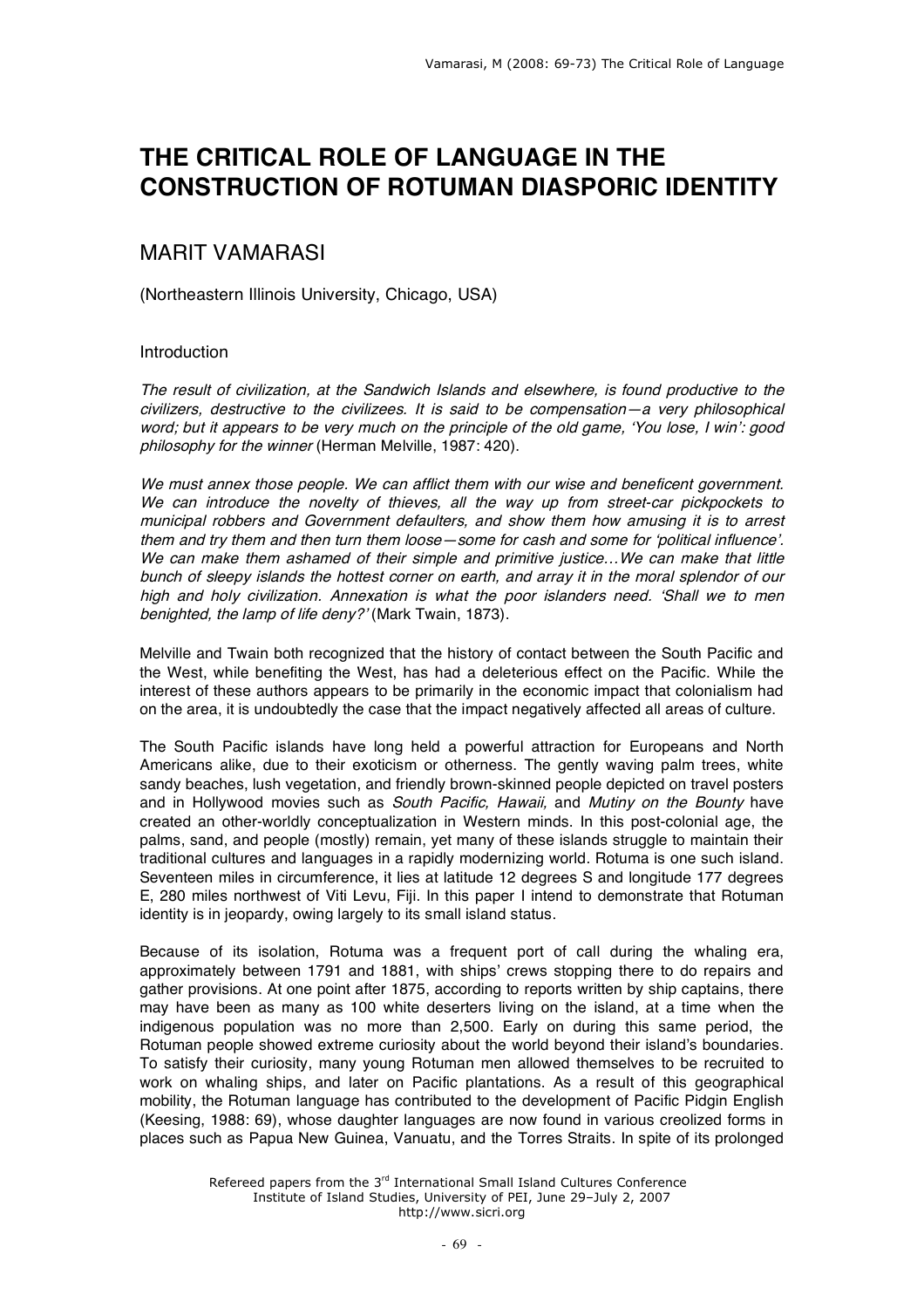exposure to English during this period, the Rotuman language remained basically intact back on the home island. Thus, Rotuman islander identity was maintained.

# The Decline of the Rotuman Language

The Rotuman language is a member of the Eastern Oceanic Subgroup of Austronesian. An isolate within that group, its nearest relatives are Fijian and the Polynesian languages, such as Tongan and Samoan.

One of the primary functions of language is to indicate our identity, to tell others who we are. David Crystal asks the question (2005: 303): "Why should language be such a significant index of ethnic or nationalistic movements?" His answers are that 1) language is such an integral and obvious part of a community's life; 2) language provides a link to the past; and 3) language unites groups of speakers and separates them from other groups which speak differently.

At present, the Rotuman identity is rapidly eroding, as people now opt to leave the island in larger and larger numbers. According to the best estimates (Gordon, 2005), the total Rotuman population numbers around 9,000. Approximately 2,500 of those live on the island, while the rest live in places such as Fiji, Australia, New Zealand, Hawaii, California and British Columbia. They have left primarily for education (the island offers schooling only through grade 10) and employment (businesses on Rotuma have all failed and copra sales—once the main income source—depend on regular shipping to Fiji, which is erratic at best). Most emigrants are young adults, who take with them their youthful energy and skills. Few return, other than to briefly visit relatives. The children of these emigrants are growing up speaking English in addition to, or sometimes in place of, Rotuman. Those who remain on Rotuma are primarily the very young and the very old. The greatest source of income on the island is remittances sent from overseas. However, as there are few goods on Rotuma that require cash purchase, other than cases of imported corned beef and gravestones, much of this money is ultimately used to send more people overseas.

#### Rotuman Islander Identity in Diaspora

So what does it mean to be a Rotuman islander in these diasporic communities? Judging from reports posted on the Rotuma website (www.rotuma.net), there are several types of traditional activities that are maintained in these overseas enclaves. These occasions are important in terms of Rotuman identity maintenance. The primary one is the annual observance of 'Rotuma Day', which occurs on or around May 13, to commemorate the day in 1881 when Rotuma ceded itself to Great Britain in order to be protected from France. Rotumans congregate for 2–3 days, some traveling a considerable distance to participate in the celebration. They dance (maka), especially the *tautoga*, and eat traditional food cooked in an underground oven (koua), such as fekei pudding (made of taro or bananas), pig (puaka), taro ('a'ana), and tinned corned beef (poat kau). Fine hand-woven mats (apei) are present in abundance. The cultural traditions carried out at this annual event, which vary little between different Rotuman communities worldwide, are reported via the Internet to the Rotuman diasporic community. Although this event is essential to maintaining a Rotuman identity outside of Rotuma, there are also signs to suggest that much that is uniquely Rotuman is being lost. For example, there are almost no reports of Rotumans living outside of Rotuma performing the *mamasa* (drying ceremony) for guests who come from overseas, or weaving new mats. Their weddings do not include a female clown, as island weddings do (Hereniko, 1995).

The Rotuman language is also essential to Rotuman identity in diaspora. In a study done by anthropologists Dr Alan Howard and Dr Jan Rensel (2001), the Rotuman language has been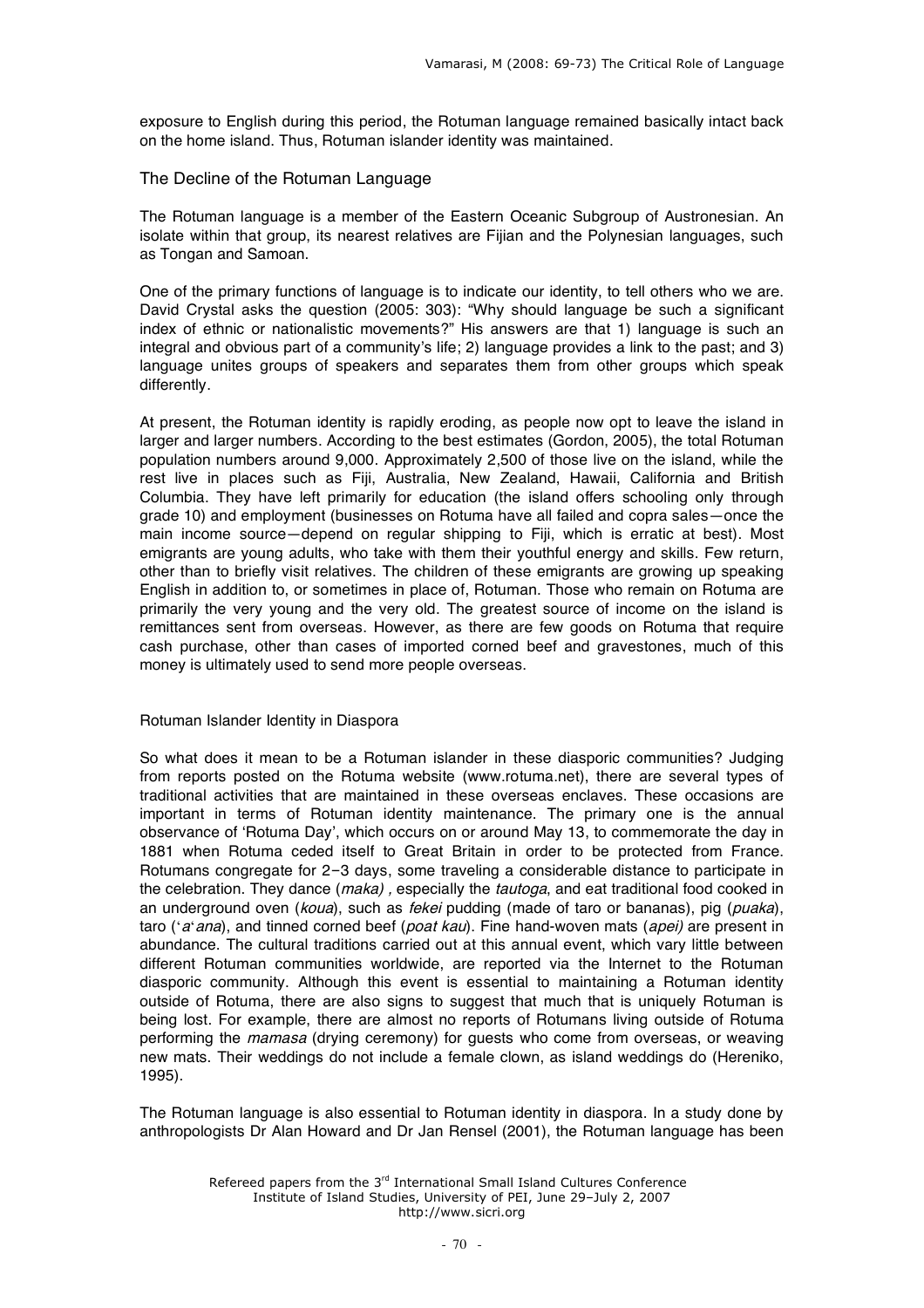identified by Rotumans as the single most critical component of Rotuman identity. Yet for Rotumans observing Rotuma Day outside of Rotuma, the language used will most likely be English (often mixed with Rotuman in private conversations). When reports of the celebration are sent to the website, they are primarily written in English (although the website also publishes material in the Rotuman language), with the occasional inclusion of a Rotuman word or expression. Clark (2005: 29) reports that, according to a survey she conducted of users of the Rotuma website, people actually want more articles in Rotuman. It is this discrepancy between what is stated as a value (that is, the centrality of the Rotuman language to Rotuman identity) and actual behavior (a shift to English) which signals that Rotuman identity is in crisis. Rotuma is not alone in this among Pacific islands. Lotherington (1999) points out the inherent contradiction in the 1970 call of Ratu Sir Kamesese Mara, then Prime Minister of Fiji, for the newly independent Pacific island nation to follow 'the Pacific Way', which would place 'tradition' over 'development'. The call was issued, not in Mara's native Fijian, but in English. What we appear to have here is a case of what Golovko (2005: 33), following Ingold (2000) calls "language as declared", rather than "language as spoken"that is, language is a symbol of identity more than it is a means of daily communication for the majority of Rotumans.

A language, by definition, is distinct from all other languages. Rotuman has some morphosyntactic properties that are not found anywhere else. Although it shows lexical similarities to its closest relatives, partly due to shared inheritance and partly due to borrowing, its morphology displays unique properties. In particular, all lexical words have two forms (called 'complete' and 'incomplete' or 'long' and 'short'), one form derived from the other by one of three processes: metathesis (hosa <sup>&</sup>gt; hoas 'flower'), vowel deletion (*ạ*tmotu <sup>&</sup>gt; *ạ*tmot 'island'), and umlauting ( $mose > m\ddot{o}s$  'to sleep'). I would maintain that the processes of metathesis, vowel deletion, and umlauting, which together conspire to make most surface words consonant-final (a trait uncommon in Oceania), were unlikely the result of a gradual change. Rather, it seems more probable that this was a conscious and deliberate attempt on the part of Rotumans during a period of isolation centuries ago, following the period of contact with Tonga and Samoa, to separate themselves from others, either for the purpose of creating a secret language or as a means of establishing a linguistic distance from Tongan and Samoan, from which it had borrowed a large number of words. This would have been a means of setting them apart, of affirming their special uniqueness among the island groups in the South Pacific. So while the Rotuman people, by their actions since the beginning of Western contact, have proclaimed their desire to connect to the larger world, they have, at the same time, built a fence with their language. Language is more than a symbol; it is an "act of identity" (LePage and Tabouret-Keller, 1985).

There are probably, in all small islands, particularly postcolonial island societies, conflicting desires for pre-modernity (that is, to be separate, independent, and to maintain traditional values and ways of living) and modernity (that is, to be connected, to possess Western goods, and to be part of the global village). To simultaneously meet both sets of needs/desires may be impossible; there will generally be some sort of negotiation of values or else the islanders may choose either pre-modern or modern ideologies and practices. It appears that many island cultures are choosing connectedness over separateness, (the English) language as an instrument of inter-group communication over the indigenous language as an instrument of social identity, and language as declared over language as spoken.

The issue of tourism demonstrates these conflicts in Rotuma. "Tourism is often considered the economic savior of small island nations" (Sperlich, 2005: 59). Nevertheless, while tourism brings in much-needed income, it simultaneously exposes islanders to the lure of material goods and non-traditional values. The Rotuman Council of Chiefs for many years refused to allow tourists to visit the island. Any visitors whoarrived by plane or boat without connections to local residents were put up in local homes. In 1986 the Council relented slightly, and signed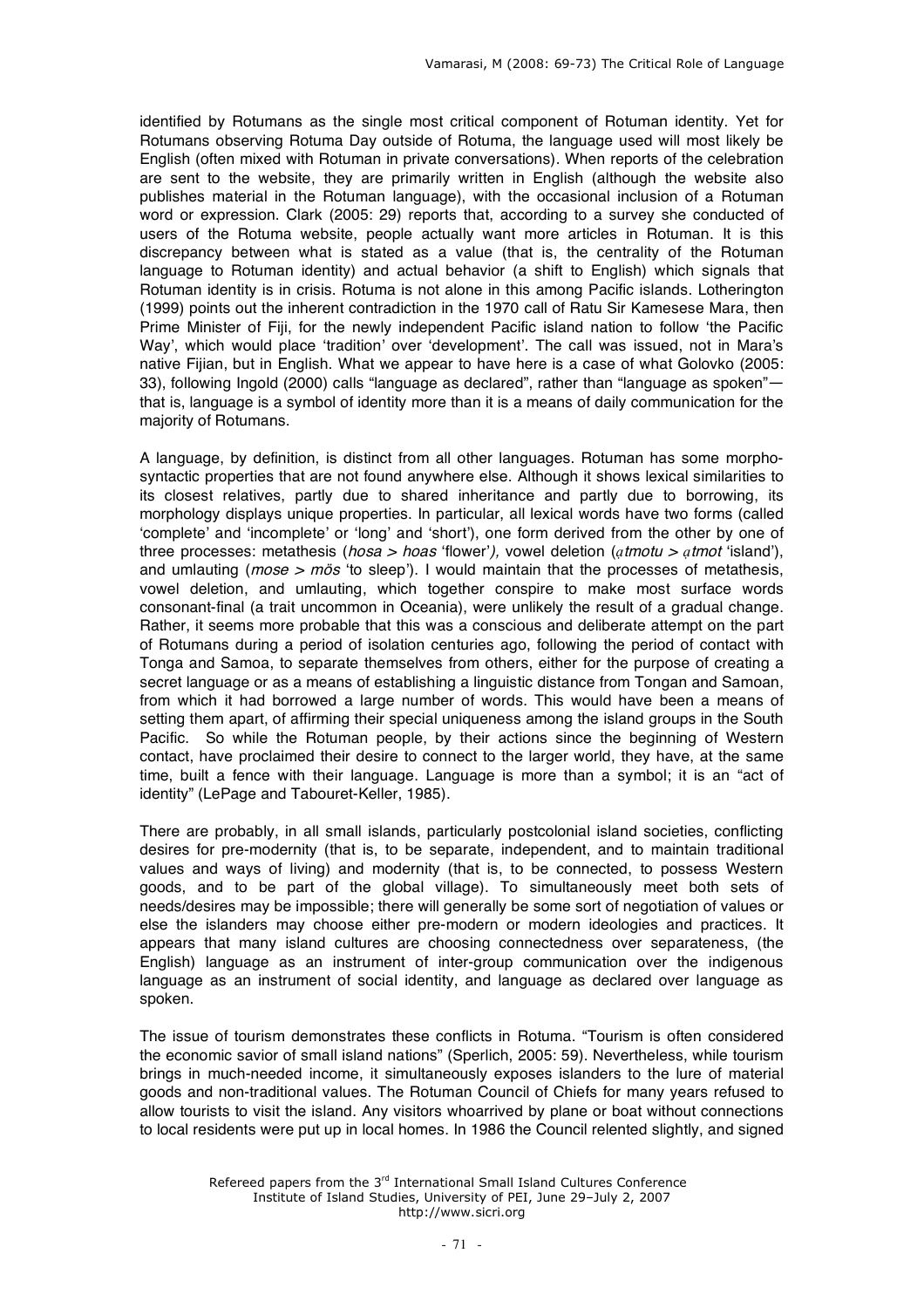an agreement with the *Daystar*. This cruise ship would pay F \$20,000 for the right to dock in the port town of Oinafa and to allow its tourists to spend several hours on the island, lying on its beaches, swimming in the pristine waters, and purchasing leis, woven fans, and mats. But before long the agreement was cancelled, as the seven districts on the island could not agree as to how the income should be divided up. As a result, today there are still no restaurants, hotels or guesthouses on Rotuma. Travel to and from the island is getting more difficult and more expensive. The Rotuma website has reported that the airstrip needs repairing, but the Fijian government shows little interest in spending funds on a non-revenue-producing area; aviation fuel is often in short supply, which prevents the smaller planes (that could possibly use the unrepaired airstrip) from flying there; and the ships take two days to travel between Viti Levu and Rotuma, which only the locals and backpacking Western youth are willing to tolerate.

# **Conclusions**

As noted above, the island of Rotuma and its residents are becoming more isolated because of poor transportation, loss of industry, and the out-migration of its best and brightest. Meanwhile, the rest of the Rotuman people, those in diaspora, are becoming more connected to the global community by leaving the island permanently. Language use has also experienced a split, with the Rotuman language still in use on the island of Rotuma, while overseas most Rotumans are switching to English, the language of most global communications.

Could the use of the Rotuman language be restored among members of the Rotuman diaspora? Just as the coral reef surrounding Rotuma is being restored by some students from the University of the South Pacific in Fiji and their *Läje* (reef) Initiative<sup>i</sup>, the Rotuman language could be revitalized through concerted efforts of the Rotuman people themselves. Since September 2006, I have been working on the creation of a Rotuman language learning website (www.neiu.edu/~rotuman.htm). A website has the advantage over other media (such as textbooks or CD-ROMs) for learning a language in diaspora, in that a website is equally available to all parts of the world (provided the requisite technology is available), the Internet is not likely to be replaced anytime soon, and nearly all people who live in Western countries have access to computers and the Internet. My goal for this project is to encourage the maintenance of Rotumanness in diaspora through the learning of the Rotuman language. Rotumans living in diasporic communities will use this resource to varying degrees, but I predict that all who use it will feel more Rotuman as a result.

In conclusion, I would like to quote from a message posted on a forum on www.rotuma.net on preserving the Rotuman language:

As I visited Ilisapeti Inia'<sup>s</sup> home in Savlei I peeped in to see what was in her office and found that there was <sup>a</sup> room full of books, jokingly I said that this is <sup>a</sup> library, she laughed and said yes but the real library is here pointing outside to the ocean, to the village, to the people and the Island. We are our own library, its in us to teach our Rotumaness to our children (Victor Narsimulu, posted May 4, 2006).

## **Endnote**

 $<sup>1</sup>$  The coral reef habitat has been damaged by dumping of household rubbish, rust from metals</sup> disposed into the sea, and a fast-growing coral known as *kama*. It is no surprise that a natural resource such as the reef is compromised at the same time that the culture and language are endangered. All are essential parts of island ecology. In fact, in its 2002 Annual Report (www.rotuma.net/os/lajereports/ 2002annualreport.htm), the *Läje* Initiative connects these conservation concerns with the loss of culture and traditions (including language) on the island.